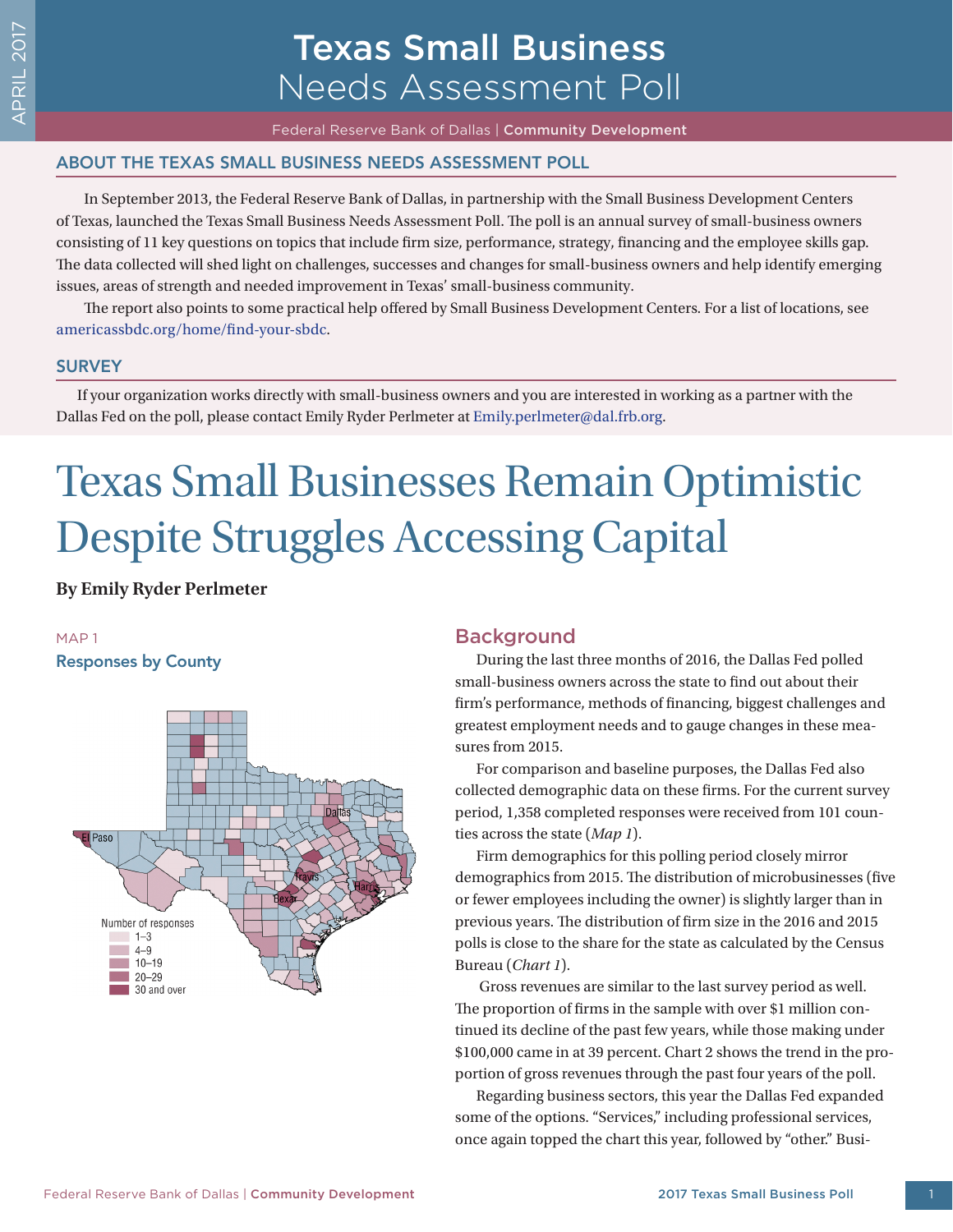#### CHART 1

#### Microfirms Majority of Small Businesses in Sample and State



\*Census data source is 2014 County Business Patterns.

#### CHART 2



Percent of sample



#### TABLE 1

## Top 10 Business Sectors of Survey Respondents

| <b>Sector</b>                    | <b>Percent</b> |
|----------------------------------|----------------|
| Services                         | 29.2           |
| Other                            | 13.1           |
| Retail                           | 11.9           |
| Construction                     | 7.7            |
| Leisure/hospitality              | 6.2            |
| Real estate                      | 5.3            |
| Manufacturing                    | 5.1            |
| Education or training            | 5.1            |
| Health care or social assistance | 4.2            |
| Finance                          | 3.8            |

nesses in the "other" category include cybersecurity, religious companies and art. Retail and construction were also high on the industry list, as noted in Table 1.

The proportion of minority or women-owned business enterprises (MWBEs, or MBE/WBE) continued to rise this survey period. While the percentage of MWBEs has hovered around a third of the sample for the history of the Small Business Needs Assessment Poll, this year it rose to 42 percent. Community Development is particularly interested in how Historically Underutilized Businesses (HUB) are faring and what specific challenges they may face. Understanding one's status as a certified minority or women-owned firm can be very useful, as different programs have different certification benefits. The HUB certification is free and available through the [state comptroller](https://comptroller.texas.gov/purchasing/vendor/hub/) and can create certain advantages in statewide procurement processes. MBE or WBE certification is a separate process that can be done through local cities' affiliates and often comes with a fee. These certifications give one access to different networking and business opportunities. Firm owners should check with the cities to ensure proper certification procedures. Additional information can be found through national organizations, the [National Minority Supplier](http://www.nmsdc.org/mbes/mbe-certification/)  [Development Council](http://www.nmsdc.org/mbes/mbe-certification/) and the [National Women Business Owners](http://www.nwboc.org)  [Corporation.](http://www.nwboc.org)

# Firm Performance and Strategy

In addition to collecting basic demographic data, the Dallas Fed asked business owners to report changes in the following categories—sales, number of employees, spending and overall opportunities—over the past year. They were also asked what changes they expect for 2017. Table 2 summarizes their feedback.

For most of the business indicators, the attitudes of firm owners in 2016 were static relative to 2015. The share of respondents who saw increases in sales remained the same, at half. There was a slight dip in those reporting increased spending on equipment or facilities, from 41 percent in 2015 to 38 percent in 2016; however, the percent who decreased spending also declined (9 percent to 8 percent), which means the majority of responses selected were "no change." The largest difference, though, can be seen in overall business opportunities: for the first time, the percentage of respondents seeing increases in opportunities declined to less than half. Still, only 13 percent saw a decrease, meaning that on the whole, small-business owners have not seen a large decline in opportunities.

Again, a diffusion index was used to summarize all three percentages (increase, no change, decrease) into one number for each question. If the index is greater than 50, the attitudes of business owners are positive. If it is lower than 50, the attitudes of business owners are negative. If it is 50, there is no overall change. As anticipated, the business opportunities index declined from the last survey period, from 69 to 66, though it is still in positive territory.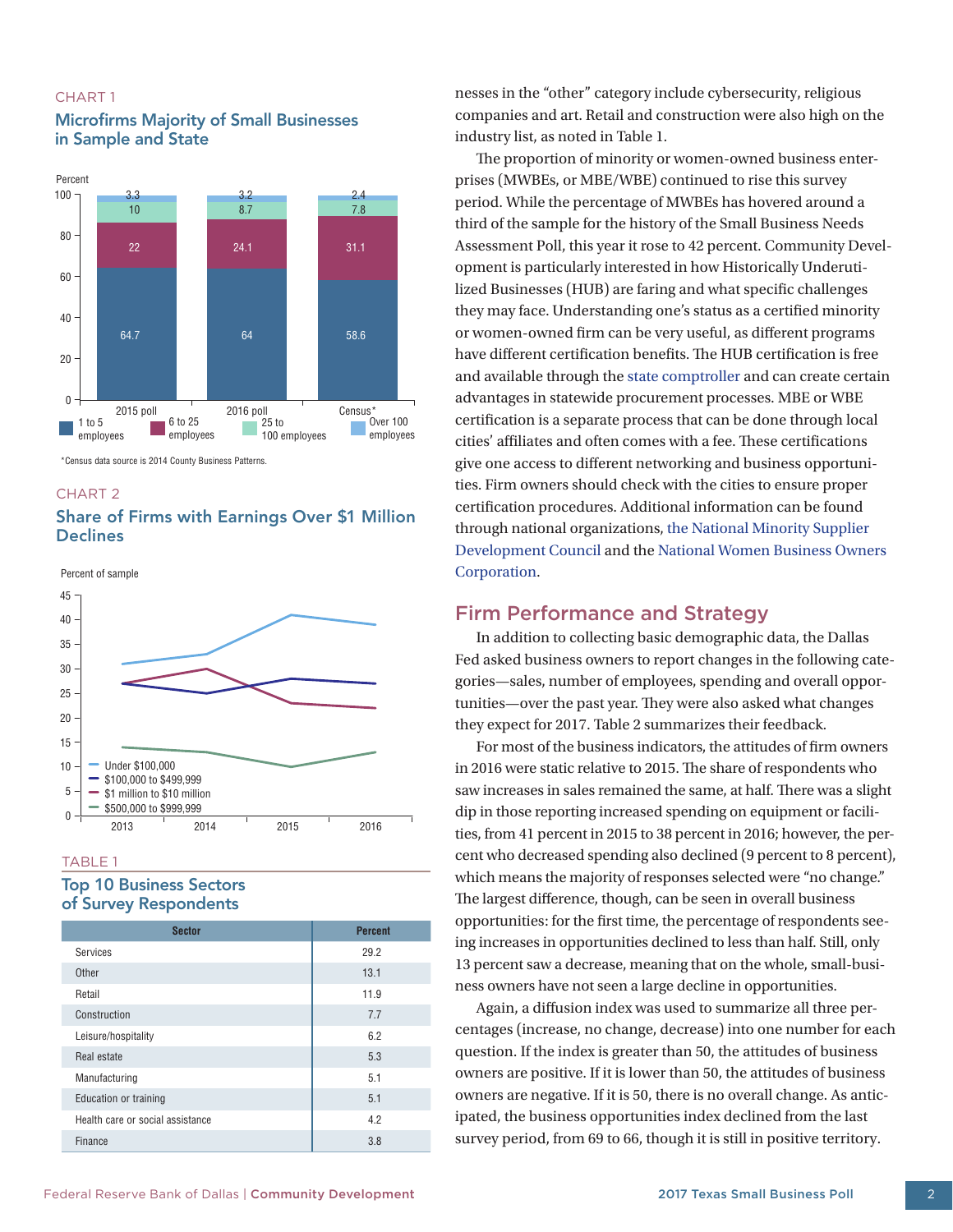#### TABLE 2

# Firm Performance Largely Unchanged in 2016

|                                  | During 2016                |                      |                     | <b>Expectations for 2017</b> |                      |                     | Diffusion index* |      |
|----------------------------------|----------------------------|----------------------|---------------------|------------------------------|----------------------|---------------------|------------------|------|
|                                  | <b>Percent</b><br>increase | Percent no<br>change | Percent<br>decrease | <b>Percent</b><br>increase   | Percent no<br>change | Percent<br>decrease | 2016             | 2017 |
| Sales/revenue                    | 50                         | 33                   | 18                  | 60                           | 21                   | 19                  | 66               |      |
| Number of employees              | 23                         | 69                   |                     | 32                           | 60                   | 8                   | 57               | 62   |
| Spending on equipment/facilities | 38                         | 54                   |                     | 48                           | 41                   | 11                  | 65               | 68   |
| Overall business opportunities   | 44                         | 44                   | 13                  | 60                           | 27                   | 13                  | 66               | 73   |

\*The diffusion index summarizes the three percentages (increase/no change/decrease) into one number for each question and is calculated by adding the percentage of the "increase" responses to half of the percentage of the "no change" responses and multiplying that total by 100. If the index is greater than 50, the attitudes of business owners are positive. If it is lower than 50, the attitudes of business owners are negati If it is 50, there is no overall change. Percentages may not add to 100 due to rounding.



# CHART 3 Expectations of Sales Exceed Observations

Historically, expectations for the coming year have exceeded the actual observations of that same year. For instance, in 2015, respondents were exceedingly positive on the outlook for 2016, putting the diffusion index for future sales at 84. At the end of 2016, however, the observed diffusion index was 66 (*Chart 3*). Expectations for sales historically remained high; what remains to be seen is how aligned the expectations for 2017 are with the reality.

Craig Bean, executive director of the Northwest Texas Small Business Development Center (SBDC) Network, discusses this optimism about 2017: "With the anticipation of reduced taxation and changes in regulatory policy, they are beginning to speak about expansion plans and hiring additional employees. Clients in the North Texas area have spoken about a 15 percent increase in sales in the service and retail industry due to growing consumer confidence."

# Hiring, Operational Changes

 To get a better understanding of why companies hired or let staff go, the poll asked the reasons for doing so. The vast majority of firms (78 percent) that hired selected "growing customer demand" as their No. 1 answer. This was followed by 30 percent who pointed to current staff being overworked. For those who let employees go, most (58 percent) noted that the economic climate was not good/was uncertain. Wages/benefit costs (30 percent) and firm's financial status (28 percent) came in at two and three, respectively. About 17 percent of those who decreased staff noted that they had searched for employees with the right skills but came up empty.

We next asked respondents to name the top three most important changes, if any, they had made to business operations during 2016. Similar to previous years, the majority of respondents indicated they had cultivated new clients, followed by developing new products/services and increasing productivity. These are promising indicators for Texas small businesses.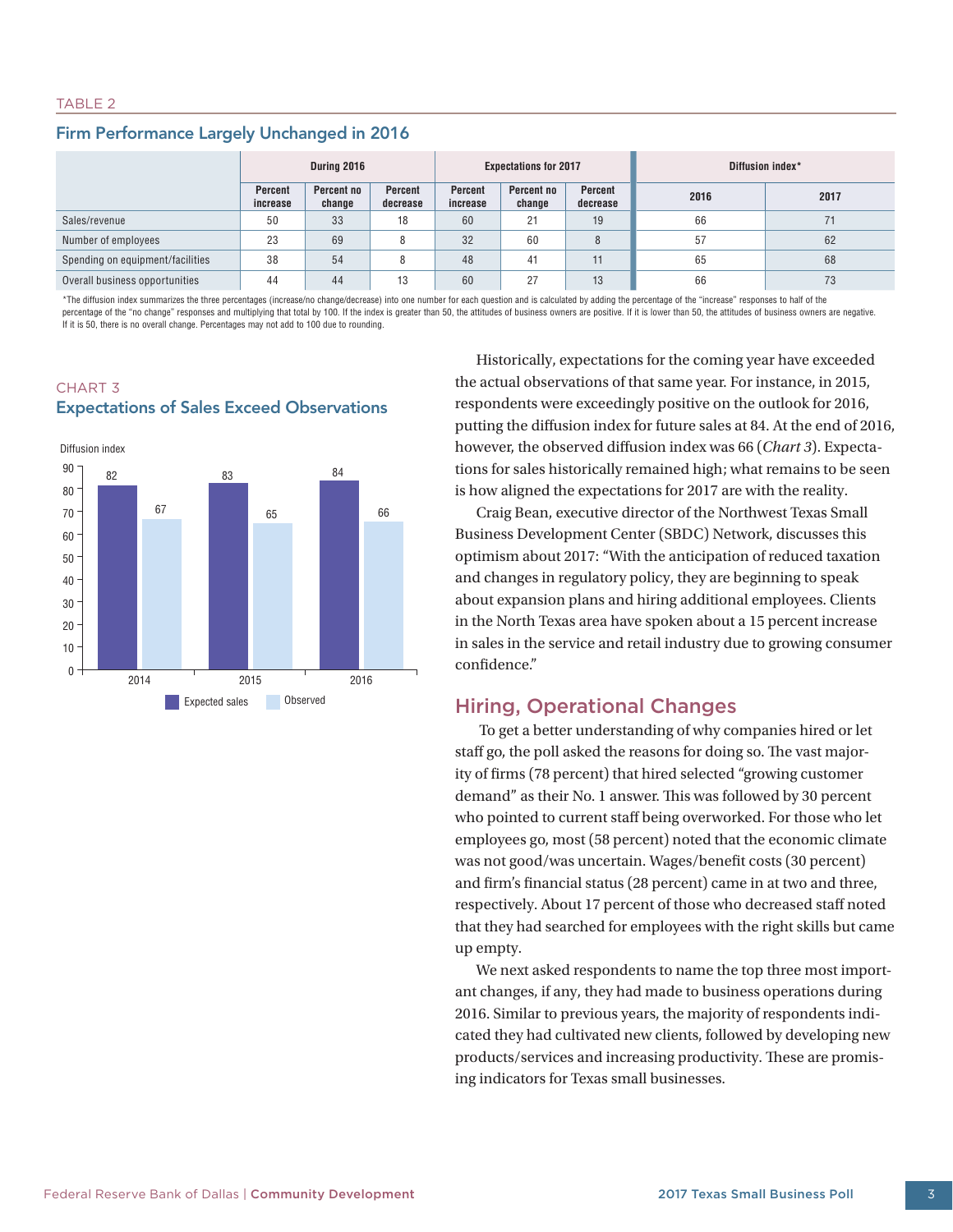*For the first time, access to capital was reported to be the No. 1 problem [struggle affecting firm owners' ability to grow their business].*

#### CHART 4

#### Access to Capital Becomes Business Owners' Top Concern



#### CHART 5

#### Capital Concerns Plague Minority and Women-Owned Business (MWBEs)



The poll also asked firm owners to name the most important struggle affecting their ability to grow their business. For the first time, access to capital was reported to be the No. 1 problem. "Access to capital" just edged out "talent," or finding the right employees, with 264 and 259 responses, respectively. Chart 4 shows the four-year trends of these concerns.

As Chart 4 indicates, concerns about government regulations have been declining since the beginning of the survey. Meanwhile, the issue of accessing capital has risen from the third most pertinent concern to the first. Talent, still a very critical issue, has fallen to second place for the first time. These findings correspond with a recent Dallas Fed *Economic Letter* detailing the decline of community banks and small-business lending.1

Sue Rhodes, interim executive director of the Texas Gulf Coast SBDC Network, indicates that "obtaining capital can be quite challenging. Businesses are not just pursuing traditional sources such as banks but also alternative sources. Entrepreneurs and business owners are accessing online platforms to acquire debt to support funding needs. While access to online platforms has its advantages, in many instances, the result is very high repayment terms, which can adversely impact the business." SBDC offices can help prepare business owners for financing. They can assist in evaluating funding needs to support growth and operations as well as identifying appropriate funding options.

Over 80 respondents selected an "other" category for their top concern. Some owners pointed to high taxes, others the price of oil. A large number of respondents also described the difficulties of competing with the internet market for customers.

Digging into these responses further, the Dallas Fed took a look at how MWBEs differ from non-MWBEs. As in previous years, there is a sizable gap between the top concerns for minority or women business owners versus those who are not. Twenty-four percent of MWBEs noted access to capital as their top problem, compared with just 15 percent of non-MWBEs. Regarding finding talent, 18 percent of MWBEs rank finding the right employees as their top issue, compared with 24 percent of non-MWBEs (*Chart 5*).

# Financing and Access to Credit

As access to capital becomes the most prominent concern for Texas small businesses, the Dallas Fed wanted to know more information about their funding mechanisms. Table 3 shows the breakdown of the top sources of financing.

That 70 percent of firm owners fund their businesses from earnings is a positive signal about the health of the small-business economy. Still, these numbers differ for MWBEs and non-MWBEs. Although both groups have high rates of using business earnings (69 percent for MWBEs; 71 percent for non-MWBEs), stark dif-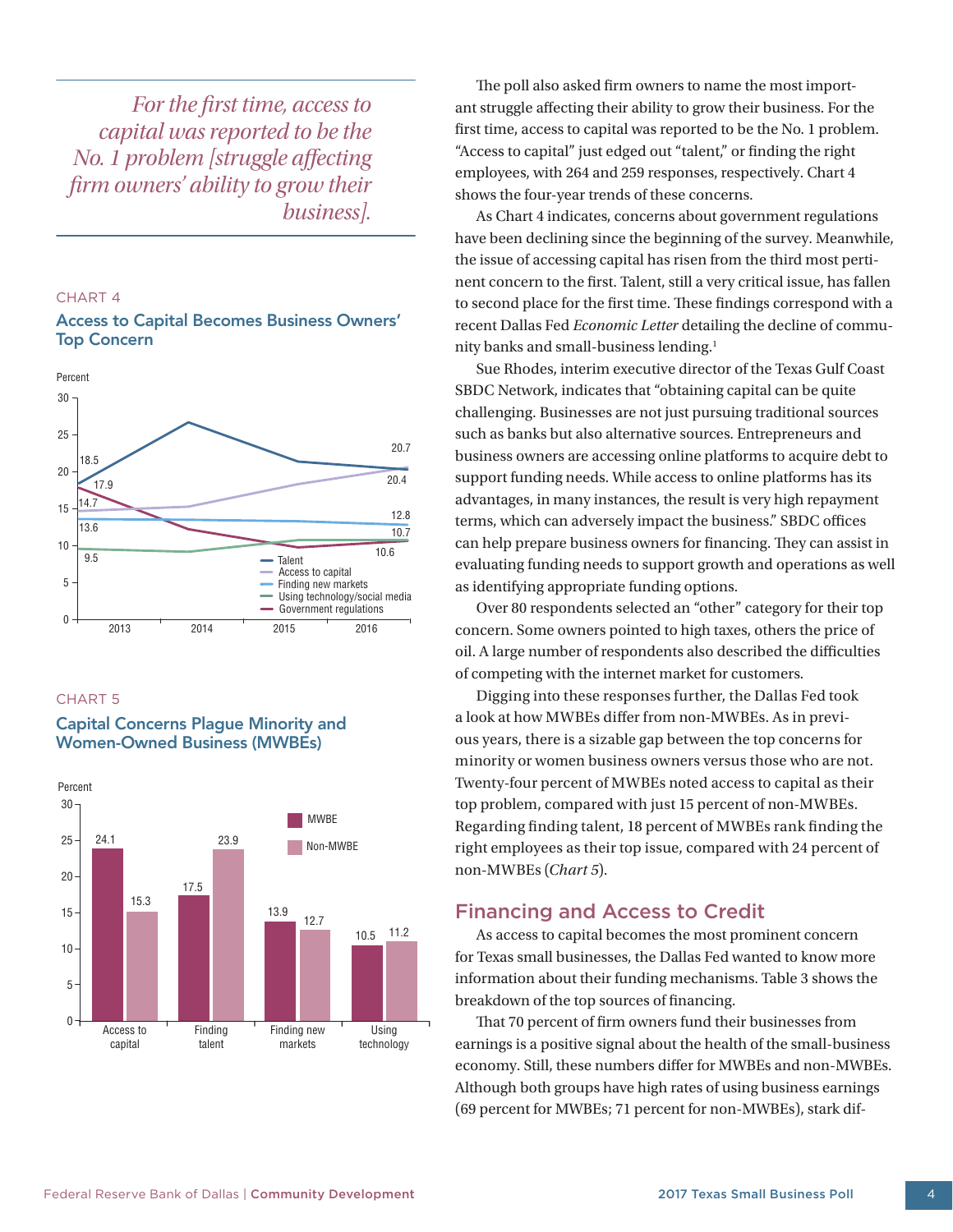*While access to online [funding] platforms has its advantages, in many instances, the result is very high repayment terms, which can adversely impact the business.* 

> — Sue Rhodes, interim executive director, Texas Gulf Coast SBDC Network

#### TABLE 3

# Sources of Financing for Texas Small Business

| <b>Source</b>                 | <b>Percent</b> |
|-------------------------------|----------------|
| <b>Business earnings</b>      | 70             |
| Personal savings              | 47             |
| Credit card                   | 45             |
| Banking line of credit        | 28             |
| <b>Other</b>                  | 10             |
| Equity financing              | 8              |
| Small-business administration | 8              |
| Non-SBA-backed loans          | 8              |
| Crowd funding                 | 1              |

NOTE: Respondents could check more than one box.

ferences remain in usage of credit cards and personal savings. Minority and women business owners are almost 8 percentage points more likely to use personal savings than their non-minority counterparts. And while more than half of MWBEs rely on credit cards as a top financing source, just 41 percent of non-MWBEs do. According to the Minority Business Development Agency, Hispanic and African-American business owners tend to rely more on their own personal investments to fund their firms, and women are half as likely as men to seek bank financing. They note that for both groups, a "heavier-than-average reliance on credit cards negatively affects a business by displacing a personal relationship with a bank, which is often the source of less costly financing that is tailored to a business' needs."2

Mark Langford, executive director of the North Texas SBDC Network, advises businesses to start small, scale down the business concept at first and seek out additional forms of low-cost financing: "Instead of applying at banks, which generally fund only existing businesses, MWBEs may also benefit from using nonprofit lenders specializing in lending to businesses who cannot obtain loans from traditional banks. Nonprofit lenders use a designated risk tool that looks beyond a credit score." A list of microlenders, including nonprofits, can be found in the Dallas Fed's Technical Assistance Resource Guide for Entrepreneurs in the Eleventh Federal Reserve District.3

A handful of respondents indicated their use of high-interest loans such as payday or title loans. These loans, offered by alternative financial service providers, can be costly and difficult to pay down. In Texas, the average annual percentage rates are over 600 percent for these loans.4

Although revenue from the business itself is an important source of financing, many firm owners also rely on outside sources of credit to expand and sustain production or services. Difficulty accessing this kind of credit can mean trouble for small businesses. To take a look at the credit needs of these firms, the Dallas Fed asked some additional questions about the interest in and availability of credit.

The vast majority (75 percent) of respondents either paid down debt and/or did not apply for any credit because there was no need. This is another good sign about the health of small businesses in Texas. Still, 42 percent applied for some kind of credit, while another 19 percent did not apply for credit due to fears of not being approved. As expected from previous findings, minority and women firm owners have higher rates of not applying due to concerns over approval—21 percent versus 14 percent for non-MWBEs. This gap, however, closed slightly from the last poll period. Interestingly, MWBEs also reported a greater likelihood of applying for new sources of credit (35 percent versus 24 percent for non-MWBEs).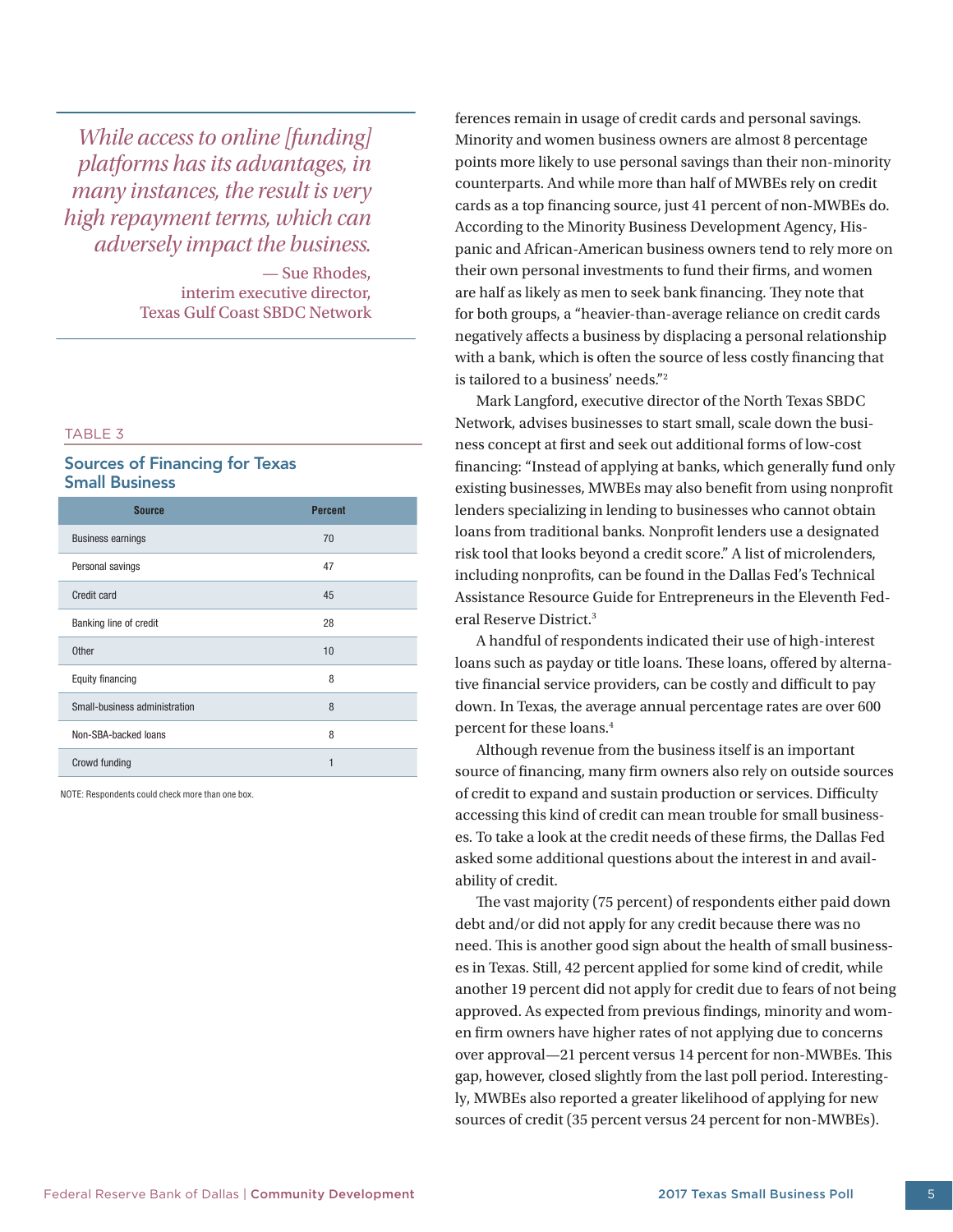#### TABLE 4

## Perceived Reasons for Being Denied Credit by Firm Age

| <b>New openings</b>             | <b>Young firms</b>                                | <b>Mature firms</b>                                 |  |
|---------------------------------|---------------------------------------------------|-----------------------------------------------------|--|
| (percent)                       | (percent)                                         | (percent)                                           |  |
| Business too young              | Business too young                                | Uneven cash flow                                    |  |
| (64)                            | (32)                                              | (28)                                                |  |
| Low credit score<br>(34)        | Low credit score<br>(30)                          | Banks not lending to<br>my type of business<br>(25) |  |
| Insufficient collateral<br>(17) | Banks not lending to<br>my type of business<br>25 | Weak sales<br>(21)                                  |  |

NOTES: Respondents selected up to two choices. "New openings" designates firms in business less than one year; "Young firms" are those open more than one year but fewer than 10 years; "Mature firms" are those operating 10 or more years.

#### CHART 6

#### Sales and Marketing Skills Top Employer Needs



NOTE: Respondents could select up to three options.

Just under 40 percent of the sample indicated some difficulty in receiving the amount of credit requested. To dig deeper into this, we asked respondents who did not receive the total credit they requested to identify the reasons they believed they were turned down. Responses varied by firm age and are found in Table 4.

Compared with the prior two years, mature firms in 2016 were much more likely to be concerned about uneven cash flow and weak sales. Weak sales did not previously make the top three reasons for those operating 10 years or more. Fittingly, this year, mature firms were also more likely to indicate that sales or revenue had decreased than firms operating fewer than 10 years.

# Employee Skills and Needs

The Texas unemployment rate experienced small upticks over the course of 2016; the rate is 4.9 percent as of February 2017, well below the Great Recession highs of 8.4 percent.<sup>5</sup> Furthermore, indications are that the Texas job growth was steady in 2016, with an annualized rate of about 1.1 percent.<sup>6</sup> Therefore, how are Texas small businesses viewing hiring and retention?

We asked firm owners to select the top three skills employees need to possess. In line with last year's findings, sales and marketing is once again the top sought-after skill for potential employees. This is trailed closely by interpersonal skills, with punctuality/reliability coming in third. There is a significant dropoff in popularity of responses after this. Chart 6 shows these findings.

This is the second year that sales and marketing has topped employer needs. Previously, "soft skills" such as interpersonal and punctuality/reliability took the No. 1 spot. Still, with 1,300 responses pointing to these qualities, soft skills clearly continue to be in high demand from Texas small-business employers.

While Chart 6 indicates the most sought-after skills, it does not reveal how easy it is for employers to find these skills in the workforce. So, we followed this up with a question: "How difficult has it been to find workers with the following skills?" Answers ranged from "very easy" to "very difficult" and are found in Chart 7.

While business owners indicated that sales and marketing was the top-needed employee skill, they report that finding workers who are punctual/reliable is the most challenging. Although the 2015 poll found sales and marketing as the most difficult skill to find, punctuality/reliability has once again supplanted it. This, in tandem with interpersonal skills at No. 3, indicates that the degree of challenge in locating employees with strong soft skills remains large.

In addition to the top three skills, employees with advanced technology, advanced computer, advanced math and foreign-language expertise are, on average, more challenging to hire: More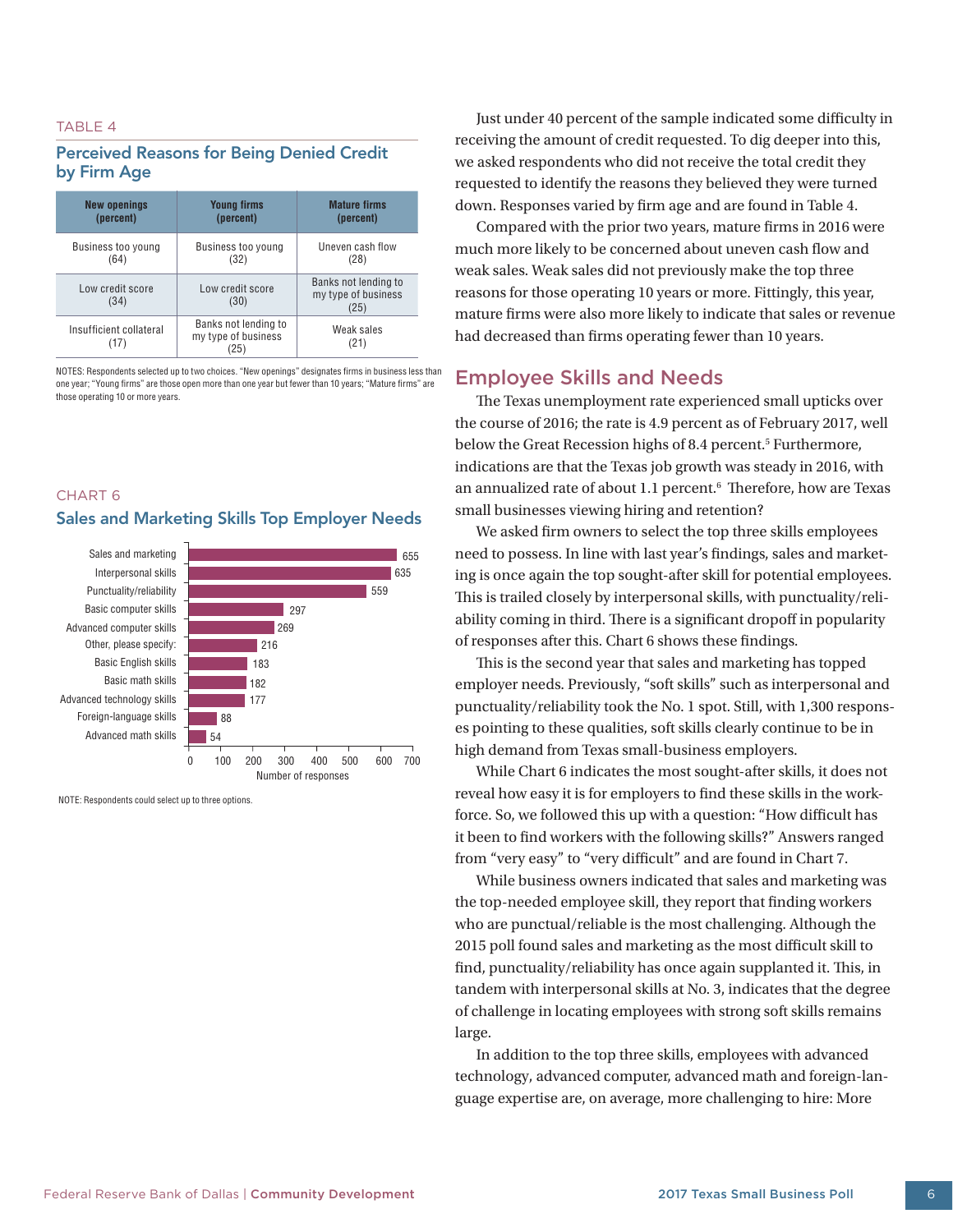#### CHART 7

# How Difficult Has It Been to Find Workers with the Following Skills?



respondents indicated these skillsets were either somewhat difficult or very difficult to find than those who found them somewhat easy or easy. The other skills appear to pose far less trouble for hirers.

Considering Chart 7 together with Chart 6, we note that sales and marketing, punctuality/reliability and interpersonal skills are the top three most needed, as well as the three most difficult to find. Here is where the skills gap lies: soft skills and sales and marketing. SBDCs can advise small-business clients on finding and maintaining the right employees. Al Salgado, executive director of the South– West Texas Border SBDC, suggests that small-business owners should strategically look forward and "encourage and or invite prospective employees to acquire the training necessary to successfully match job needs. The Texas Workforce Commission, community colleges [and] vocational schools offer short-term training for many job classifications. Plan ahead and get the right person for the job."

# Additional Insights

The Dallas Fed solicited open-ended responses from all owners, asking "Is there anything else you would like to add that would help us better understand the issues your business faces?" The following are responses we received.

- The internet via both legitimate and counterfeit web pages is now a huge competitor with local, small business in every field. If trends continue, many small businesses will close and consumers will no longer be able to enjoy a local, small-business shopping experience! As a fashion boutique, every week we lose sales to what consumers think might be a better deal; however, many of the consumers are highly disappointed in the poor quality, counterfeit products they receive, if they receive them at all. Amazing how many "problems" we try to fix and/or replace for those customers. We do this trying to let them know in a nice way, that local business will always do a better job helping with their needs!
- We are located in Laredo and the Texas Department of Transportation is my best customer, but we are still in a small town. In 2017, we are planning to move business activities to San Antonio, Texas, in order to increase the number of